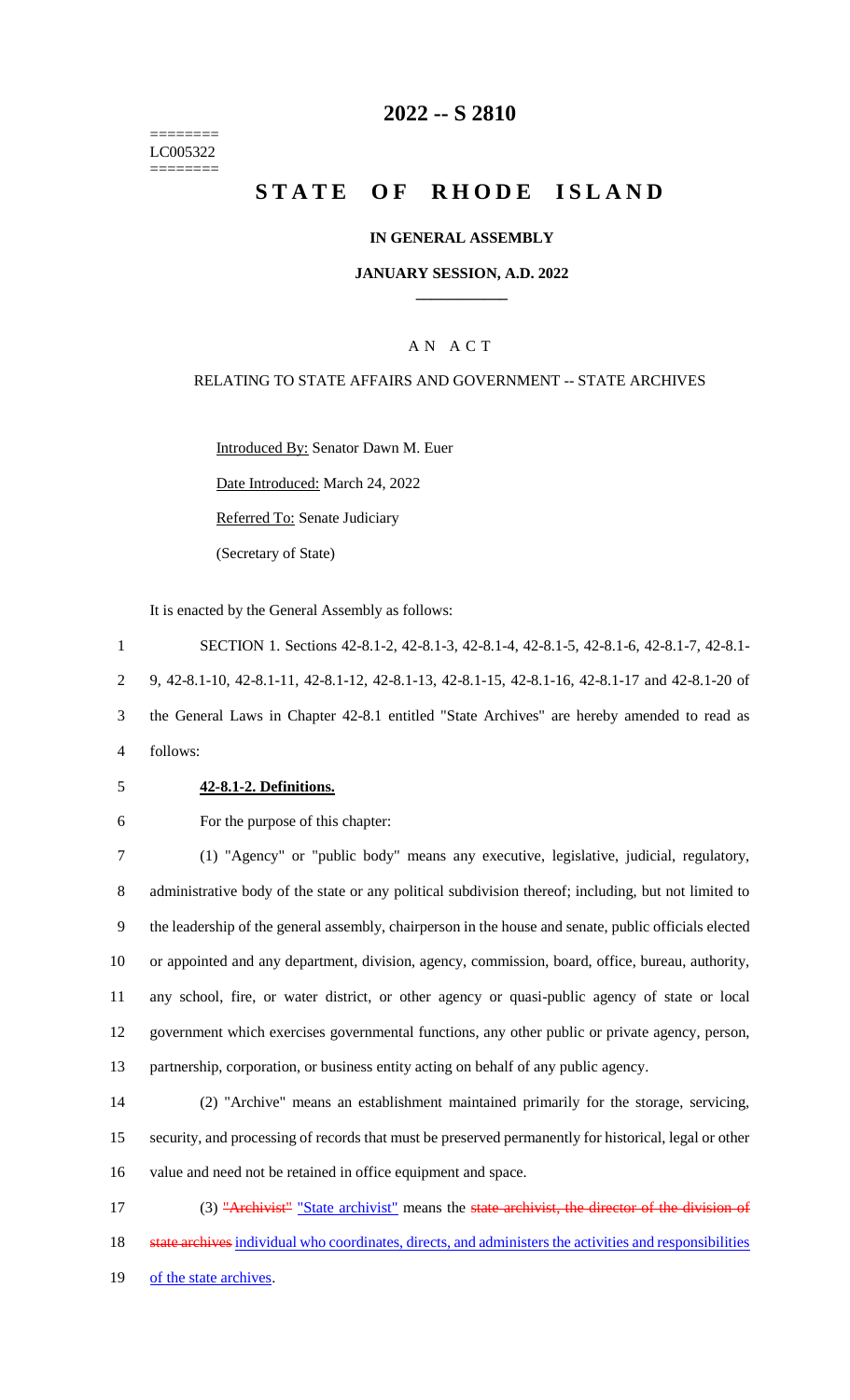- (4) "Authenticated copies" means exact copies or reproductions of records or other
- materials that are certified as such under seal and that need be legally accepted as evidence.
- (5) "Commission" means the Rhode Island historical records commission.
- $4 \left(6\right)(5)$  "Custodian" means and includes the official custodian or any authorized person having personal custody and control of the public records in question.
- 6  $\left(\frac{7}{6}\right)$  "Division" means the division of state archives of the department of state.
- 7  $\left(\frac{8}{7}\right)$  "Official custodian" means and includes any officer or employee of the state or any agency, institution, or political subdivision thereof, who is responsible for the maintenance, care, and keeping of public records, regardless of whether such records are in his or her actual personal custody and control.
- (8) "Permanent records" means public records or records which are established in the 12 records retention schedule at the time of creation, which shall not be destroyed and are determined 13 to have enduring, legal, and historical value to the state.
- (9) "Person" means and includes any natural person, corporation, partnership, firm, or association.
- 16 (10) "Personal paper(s)" means documents unrelated to work but maintained at a place of 17 work by an employee or general officers of the state government of Rhode Island.
- 18  $\left(\frac{(10)(11)}{10}\right)$  "Political subdivision" means and includes every city, town, school district, fire district, water or sanitation district, or any other special district or other quasi-public agency within the state.
- 21  $\left(\frac{(11)(12)}{2}\right)$  "Public record" or "public records" means public records as defined in chapter 2 of title 38, "Access to Public Records".
- 23  $\left(\frac{(12)(13)}{(12)(13)}\right)$  "Records" means all books, letters, papers, maps, photographs, tapes, films, sound recordings, machine-readable records or any other documentary materials, regardless of physical form or characteristics, made or received by any governmental agency, office, or general officer in pursuance of law or in connection with the transaction of public business and preserved or appropriate for preservation by the agency or its legitimate successor as evidence of the organization, functions, policies, decisions, procedures, operations, or other activities of the government or because of the value of the official government data contained therein. As used in this part 1, the following are excluded from the definition of records:
- (i) Materials preserved or appropriate for preservation because of the value of the data contained therein other than that of an official government nature or because of the historical value of the materials themselves;
- 

(ii) Library books, pamphlets, newspapers, or museum material made, acquired, or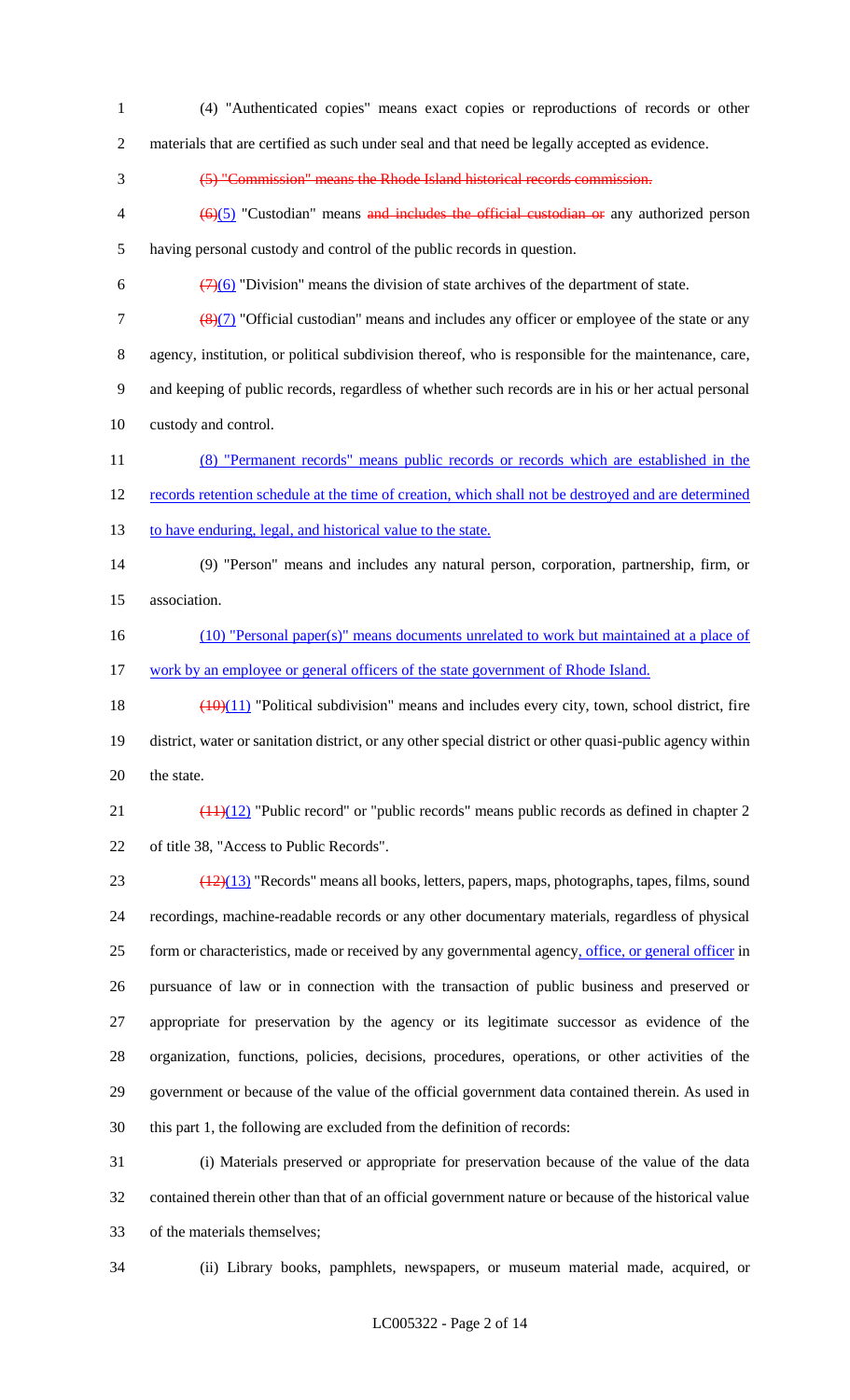- 1 preserved for reference, historical, or exhibition purposes;
- 2 (iii) Private papers, manuscripts, letters, diaries, pictures, biographies, books, and maps, 3 including materials and collections previously owned by persons other than the state or any political 4 subdivision thereof;
- 5 (iv) Extra copies of publications or duplicated documents preserved for convenience of 6 reference; and
- 7 (v) Stocks of publications.
- 8 (13)(14) "State archives" or "archives of the state" "Archives of the state" means those

9 official records that have been determined by the state archivist to have sufficient historical, legal,

10 or other permanent value to warrant their continued preservation by the state, and have been 11 accepted by the state archivist for deposit in his or her custody.

12 (14)(15) "State archives" means an establishment maintained by the division for the

13 preservation of those public records that have been determined by the division to have sufficient

14 historical or other value to warrant their continued preservation by the state and have been accepted

- 15 by the division for deposit in its custody the official state repository or any other repository
- 16 approved by the state archivist for long-term or permanent records.
- 17 (15) "Trust fund" means the archives trust fund.
- 18 **42-8.1-3. State archives created.**
- 19 (a) There shall be an establishment known as "the archives of the state of Rhode Island", 20 also referred to in this chapter as "the state archives" or "the division".
- 21 (b) The state archives shall be a division of the department of state, as mandated by § 42-
- 22 8-19.

23 (c) Except as provided by §§ 42-10-9 and 38-3-6, the division shall be the official custodian 24 and trustee for the state of all public permanent records, of permanent historical, legal or other 25 value, regardless of physical form or characteristics, which are transferred to it from any public 26 office of the state or any political subdivision thereof.

27 **42-8.1-4. Officers.**

28 (a) The chief administrative officer of the division shall be the state archivist.

- 29 (b) The state archivist shall be appointed by the secretary of state:
- 30 The state archivist shall be appointed based upon the professional qualifications required
- 31 to perform the duties and responsibilities of the office of state archivist. The state archivist may be
- 32 removed by shall serve at the pleasure of the secretary of state.
- 33 (c) There shall be in the division a deputy state archivist who shall be appointed by the 34 secretary of state and who shall serve at the pleasure of the secretary of state. The deputy state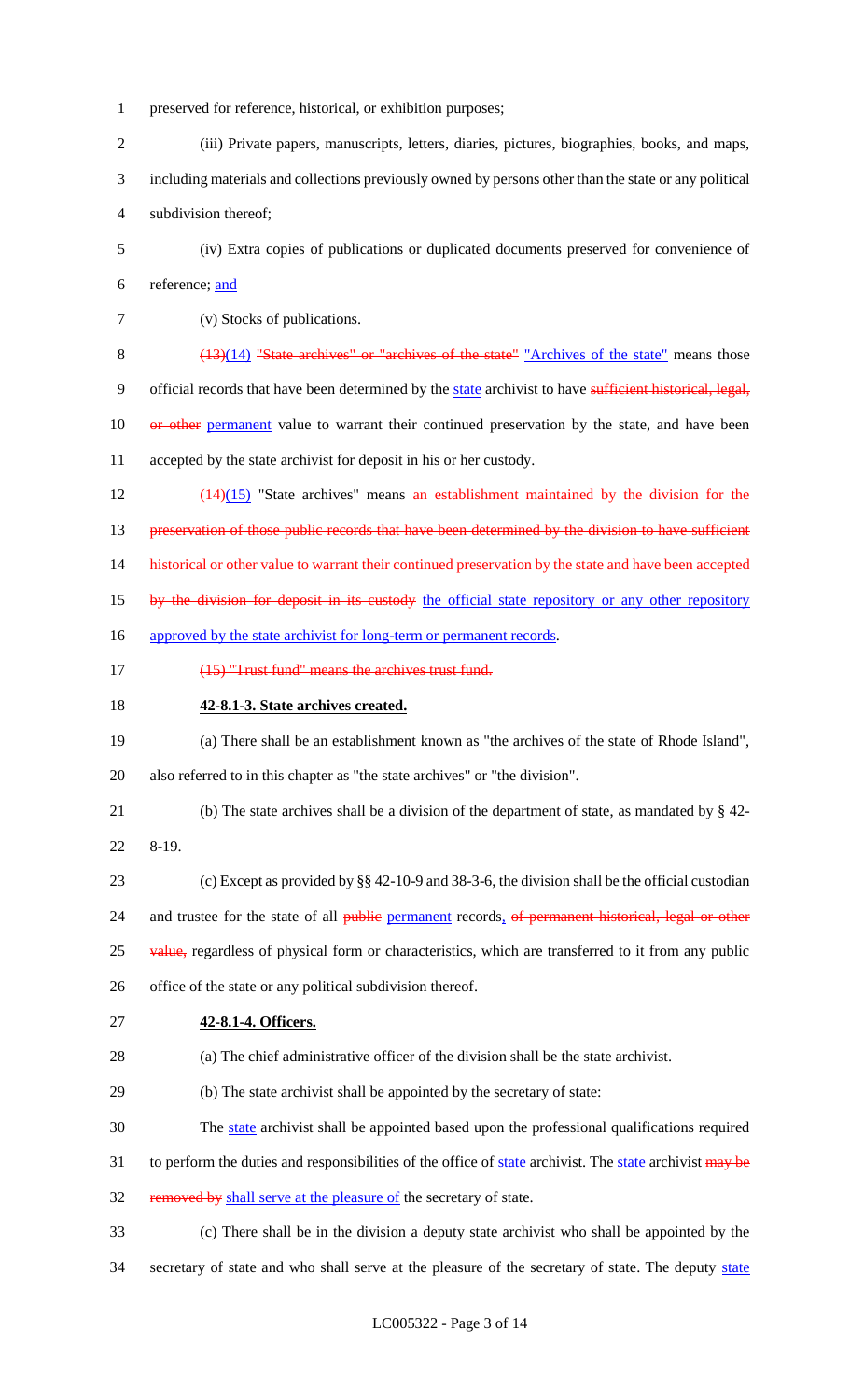1 archivist shall perform such functions as the state archivist shall designate. During any absence or 2 disability of the state archivist, the deputy state archivist shall act as state archivist. In the event of 3 a vacancy in the office of the state archivist, the deputy state archivist shall act as state archivist 4 until an a state archivist is appointed under subsection (b) of this section.

 (d) The state archivist and deputy state archivist shall be compensated at a salary to be determined by the secretary of state, which salary shall be reviewed and approved by the department of administration.

# **42-8.1-5. Duties and responsibilities.**

 (a) The state archivist under the direction of the secretary of state shall be responsible for 10 the proper administration of public permanent records, of permanent historical or other value 11 including public records with a minimum retention of twenty (20) years, possessing enduring value 12 pursuant to § 38-3-6. It shall be his or her duty to determine and direct the administrative and technical procedures of the division. He or she shall study the problems of preservation and disposition of records as defined in this chapter and based on such study shall formulate and put into effect, to the extent authorized by law, within the division or otherwise, such programs as he or she deems advisable or necessary for public records of permanent historical or other value by agencies of the state or political subdivisions thereof.

 (b) The state archives shall reserve and administer such records as shall be transferred to its custody, and to accept, arrange, and preserve them, according to approved archival practices and to permit them at reasonable times and under the supervision of the division to be inspected, examined and copied; provided that any record placed in the keeping of the division under special terms or conditions restricting their use shall be made accessible only in accordance with such terms and conditions.

 (c) The state archivist shall cooperate with and assist insofar as practicable, state institutions, departments, agencies, the counties, municipalities and individuals engaged in activities in the field of state archives, manuscripts, and to accept from any person any papers, books, records and similar materials which in the judgment of the division warrant preservation in 28 the state archives.

 (d) Except as otherwise expressly provided by law, the state archivist may delegate any of 30 the functions of the state archivist to such officers and employees of the division as the state archivist may deem to be necessary or appropriate. A delegation of the functions by the state 32 archivist shall not relieve the state archivist of responsibility for the administration of such functions.

(e) The secretary of state may organize the division as he or she finds necessary or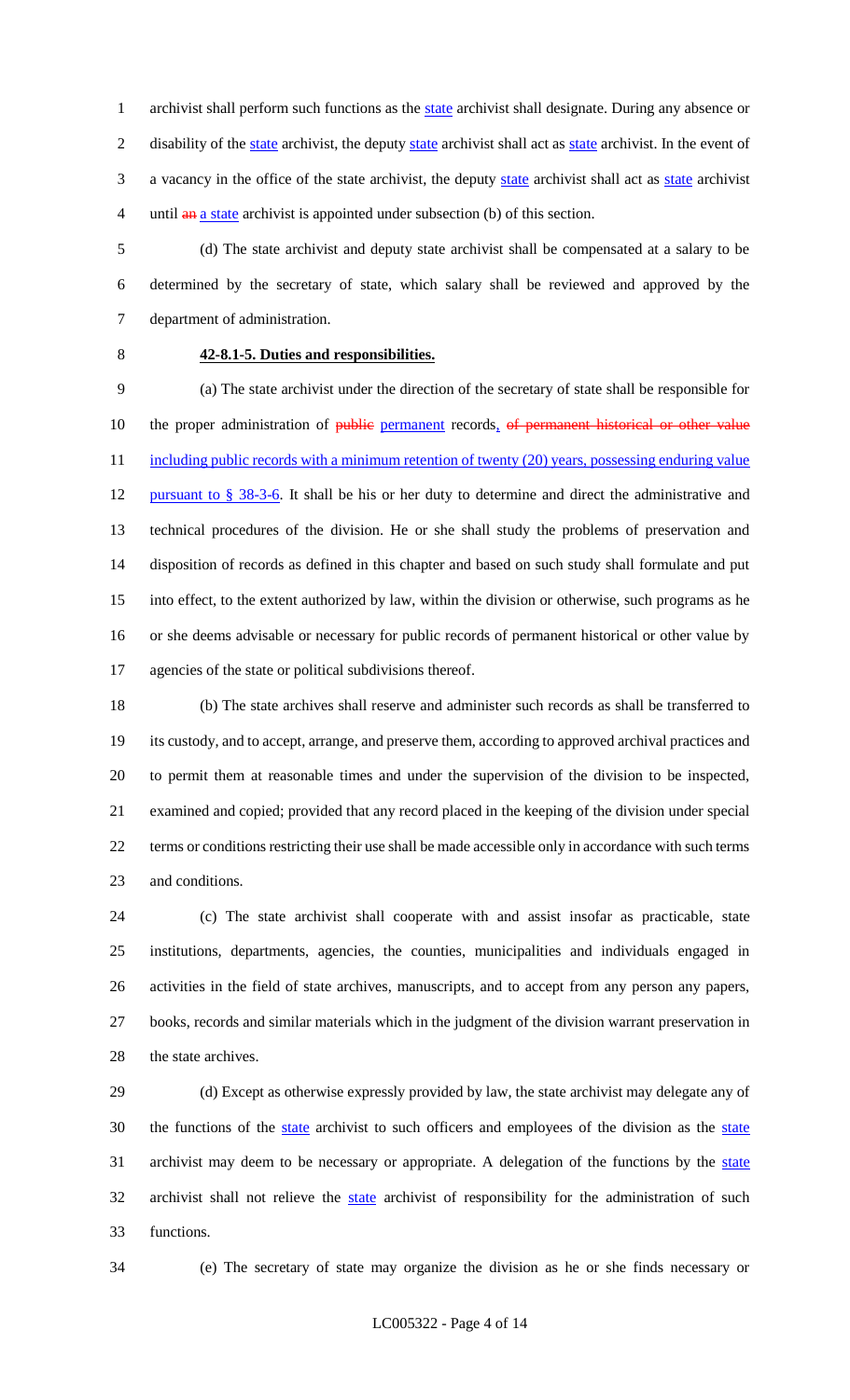appropriate.

 (f) The secretary of state may establish advisory committees to provide advice with respect 3 to any function of the state archivist or the division. Members of any such committee shall serve without compensation.

 (g) The state archivist shall advise and consult with interested federal, state and local agencies with a view to obtaining their advice and assistance in carrying out the purposes of this chapter.

 (h) The state archivist shall provide a public research room where, under policies established by the division, the materials in the state archives may be studied.

 (i) The state archivist shall conduct, promote, and encourage research in Rhode Island history, government, and culture, and to maintain a program of information, assistance, coordination, and guidance for public officials, educational institutions, libraries, the scholarly community, and the general public engaged in such research.

 (j) The state archivist, with the approval of the secretary of state, shall cooperate with and, insofar as practicable, assist agencies, libraries, institutions, and individuals in projects designed to preserve original source materials relating to the state history, government, and culture, and to prepare and publish in cooperation with the public records administration, handbooks, guides, indexes, and other literature directed toward encouraging the preservation and use of the state's documentary resources.

 (k) The state archivist shall serve as a member of the coordinating council for state library, 21 archival and information services.

 (l) The state archivist shall submit to the general assembly, as part of the annual report for the state archives, a yearly preservation plan for addressing the preservation needs and objectives for the division to be accomplished during the coming year. This report will include a review of 25 past preservation initiatives within the department as well as the projected cost(s) for new 26 initiatives.

 (m) The state archivist shall submit a disaster preparedness plan for the state archives. The 28 plan will be placed on file with the secretary of state, department of state library services, and the 29 general assembly and will be updated annually.

**42-8.1-6. Personnel and services.**

 (a) The secretary of state is authorized to select, appoint and employ such unclassified 32 officers and employees, as are necessary to perform the functions of the state archivist and the division.

(b) The secretary of state is authorized to obtain the services of experts and consultants as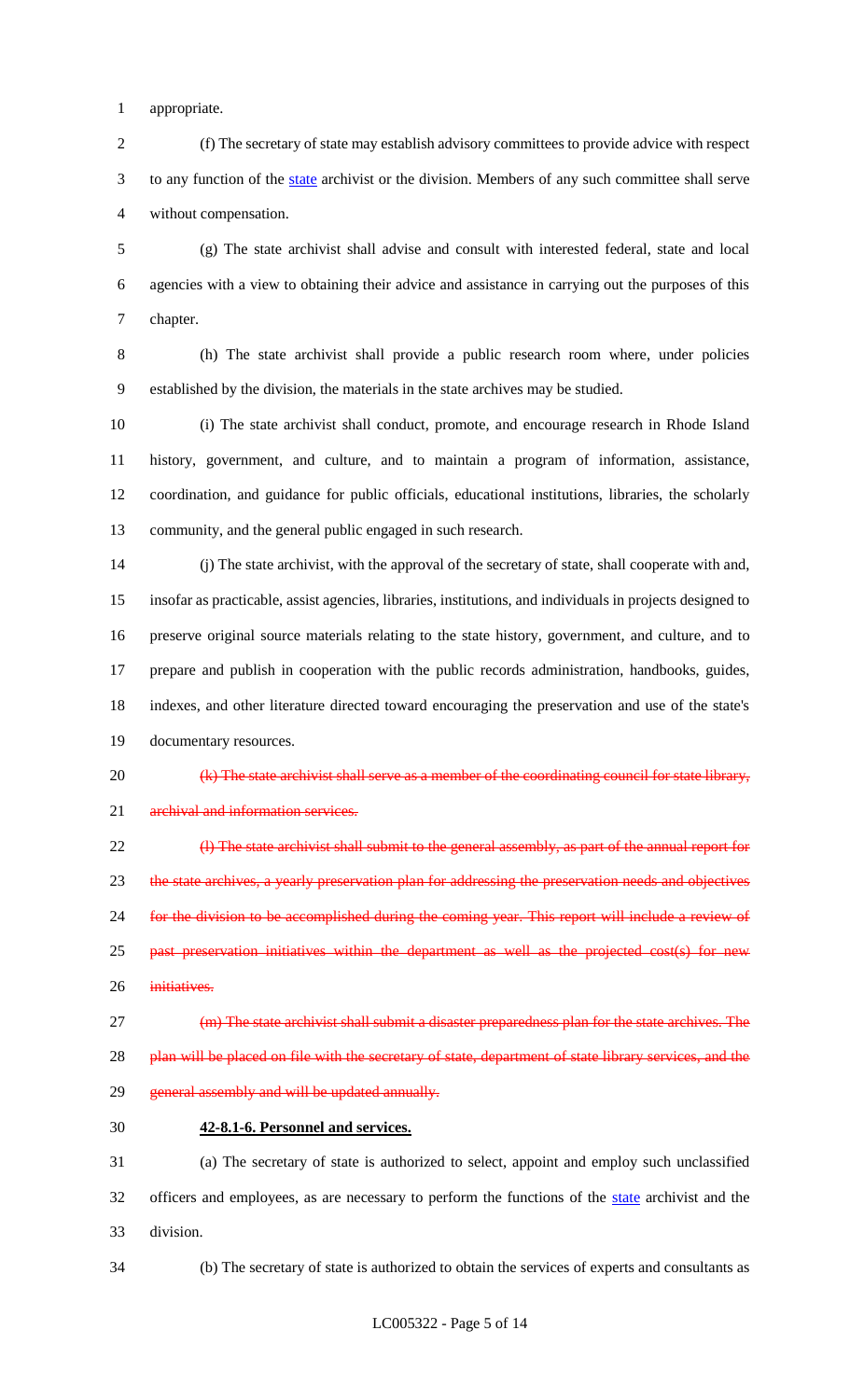1 necessary for the performance of the functions of the state archivist and the division.

 (c) The state archivist, in carrying out the functions of the state archivist or the division, is authorized to utilize the services of officials, officers, and other personnel in other agencies of the state and its political subdivisions, with the consent of the head of the agency concerned.

 (d) The state archivist is authorized to accept and utilize voluntary and uncompensated services.

## **42-8.1-7. Administration of state archives.**

 (a) The state archivist, whenever it appears to him or her to be in the public interest, is hereby authorized:

10 (1) To accept for deposit with the state archives the **permanent** records of any state or local 11 agency, general officer or of the general assembly that are determined to have sufficient historical 12 or other value to warrant their continued preservation by the state archives;

(2) To provide access to the permanent records of any state or local agency, general officer,

or of the general assembly upon transfer in accordance with § 38-2-2, with exception only for

15 records not deemed public for purposes of § 38-2-2;

16  $\left(\frac{2}{3}\right)$  To direct and effect, with the approval of the head of the originating agency (or if the existence of such agency shall have been terminated, then with the approval of his or her 18 successor in function, if any) the transfer of permanent records of permanent legal or historical 19 value to into the archives of the state provided, that the title to such records shall be vested in the state archives; and

 $\frac{(3)(4)}{2}$  To direct and effect the transfer of materials from private sources authorized to be received by the state archivist under the provisions of this chapter.

 (b) The state archivist shall be responsible for the custody, use, and withdrawal of records transferred to him or her; provided, that whenever any records the use of which is subject to statutory limitations and restrictions are so transferred, permissive and restrictive statutory provisions with respect to the examination and use of the records applicable to the head of the agency from which the records were transferred or to employees of that agency shall thereafter likewise be applicable to the archivist, and to the employees of the state archives respectively; provided, further that whenever the head of any agency shall specify in writing restrictions that appear to him or her to be necessary or desirable in the public interest, on the use or examination of records being considered for transfer from his or her custody to the state archivist shall impose such restrictions in accordance with § 38-2-2(4) on the records so transferred, and shall not remove or relax the restrictions without the concurrence in writing of the head of the agency from which the material shall have been transferred (or if the existence of the agency shall have been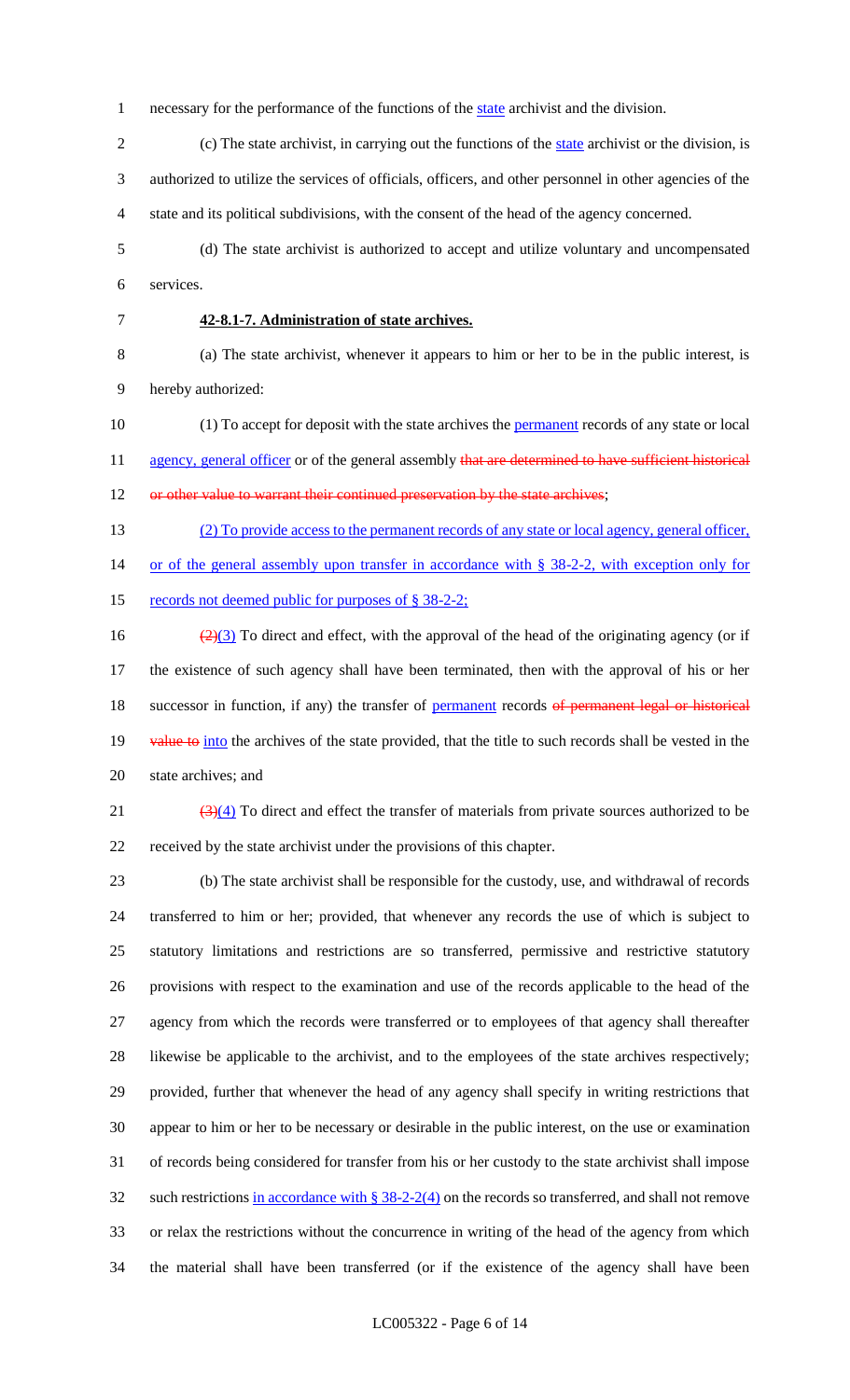terminated, then he or she shall not remove or relax such restrictions without the concurrence of the successor in function, if any, of the agency head); provided, however, that statutory and other restrictions referred to in the provisions of this subsection shall remain in force or effect after the records have been in existence for a maximum of fifty (50) years unless the archivist by order shall determine with respect to specific bodies of records that the restrictions shall remain in force and effect for a longer period; and provided further that restrictions on the use or examination of records deposited with the archives of the state heretofore imposed and now in force and effect shall continue in force and effect regardless of the expiration of the tenure of office of the official who imposed them but may be removed or relaxed by the archivist with the concurrence in writing of the head of the agency from which material has been transferred (or if the existence of the agency shall have been terminated, then with the concurrence in writing of his or her successor in function, if any).

 (c) The state archivist shall make provisions for the preservation, arrangement, repair and rehabilitation, duplication and reproduction (including microfilms), description, and exhibition of 15 records transferred to him or her as may be needful or appropriate.<sub>5</sub> including the preparation and 16 publication of inventories, indexes, catalogs, and other finding aids or guides facilitating their use; 17 and, when When approved by the secretary of state, he or she may also publish such historical works and collections of sources as seem appropriate for printing or otherwise recording at the public expense.

 (d) The state archivist, with the approval of the secretary of state, shall make provisions and maintain such facilities as he or she deems necessary or desirable for servicing records in his or her custody. The facilities shall meet recognized archival standards.

 (e) The state archivist may accept for deposit pursuant to the state archives collection and 24 acquisition policy, in consultation with agencies, and approved by the secretary of state:

 (1) The personal papers and other personal historical documentary materials of predecessors or successors of the following officials: Rhode Island general office holders, general assembly leadership and chairpersons, mayors and town administrators as the state archivist may designate, offered for deposit under restrictions respecting their use specified in writing by the prospective depositors; provided, that restrictions so specified on the materials, or any portions 30 thereof, accepted by the state archivist for deposit shall have force and effect during the lifetime of 31 the depositor or for a period not to exceed twenty-five (25) years, whichever is longer, unless sooner 32 terminated in writing by the depositor or his or her legal heirs; and provided, further, that the state archivist determines that the materials accepted for deposit will have continuing historical or other value;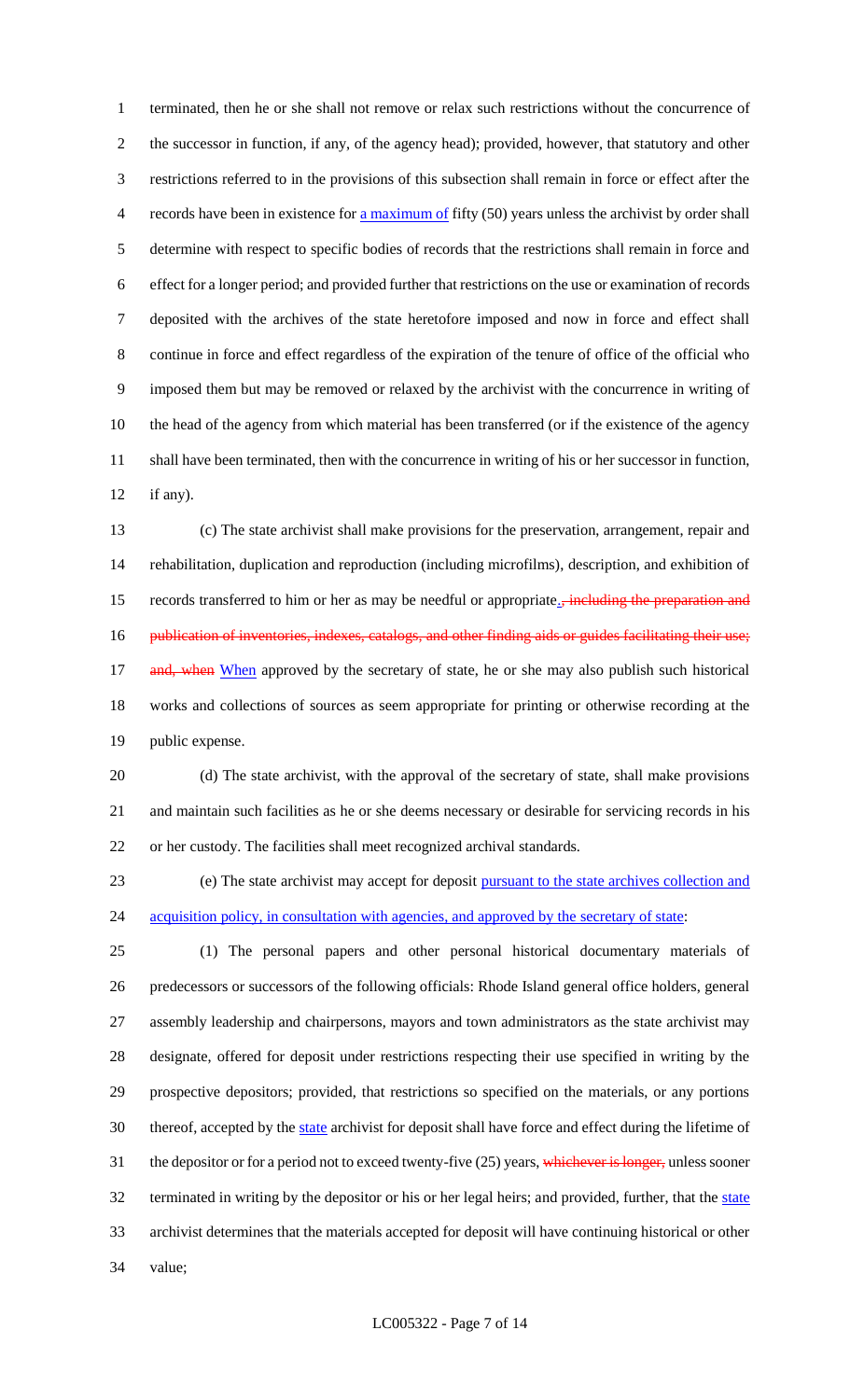- 1 (2) The original executive orders, official correspondence, and other records of government
- 2 business of predecessors or successors of the following officials: Rhode Island general office
- 3 holders, general assembly leadership and chairpersons, mayors and town administrators;

 $\left(\frac{2}{3}\right)$  The original acts, resolutions and other proceedings of the general assembly shall be deposited and safely kept in the division of state archives of the department of state, and shall not be removed therefrom except upon the order of the general assembly, or upon process issued by the supreme or superior court or by a justice of either of said courts per the provisions of § 43-2-3;  $\frac{(3)(4)}{2}$  Motion-picture films, still pictures and sound recordings from public and private sources that are appropriate for preservation by the state government as evidence of its organization, functions, policies, decisions, procedures, and transactions. Title to materials so deposited under 11 this subsection shall pass to and vest in the state archives-; and

 $\left(\frac{4}{5}\right)$  Burial records from any private or nonprofit cemetery association or perpetual care 13 society or any funeral director which has ceased operations.

 (f) The state archivist is hereby authorized to preserve video tapes, motion-picture films, still pictures, and sound recordings pertaining to and illustrative of the historical development of the state and its activities, and to make provisions for preparing, editing, titling, scoring, processing, duplicating, reproducing, exhibiting, and releasing for nonprofit educational purposes, motion-picture films, still pictures, and sound recordings in his or her custody.

19  $\left(\frac{e}{1}\right)$  The state archivist is hereby authorized to establish a unit within the division which 20 shall be known as the local government records program and which shall be primarily responsible 21 for assisting cities and towns with the care and management of their public records. The program 22 shall be charged with designing and implementing a training program for local government records 23 keepers; publishing retention schedules for the proper disposition of public records in local 24 governments; and providing technical and advisory assistance in the storage, preservation, and 25 ongoing maintenance of the records of local governments.

- 26 (2) The state archivist shall submit a yearly report on the progress of the local government 27 records program to the general officers and to the general assembly. The state archivist shall be 28 permitted to request funding as part of the operating budget of the office of secretary of state to 29 operate this program.
- 30 **42-8.1-9. Access to public records.**

 The state archivist in person or through a deputy, shall have the right of reasonable access 32 to all public records in the state, or any public offices or general officers of the state or any city, municipality, district or political subdivision thereof, and research, with a view to securing their safety and determining the measures necessary to secure their preservation and conservation.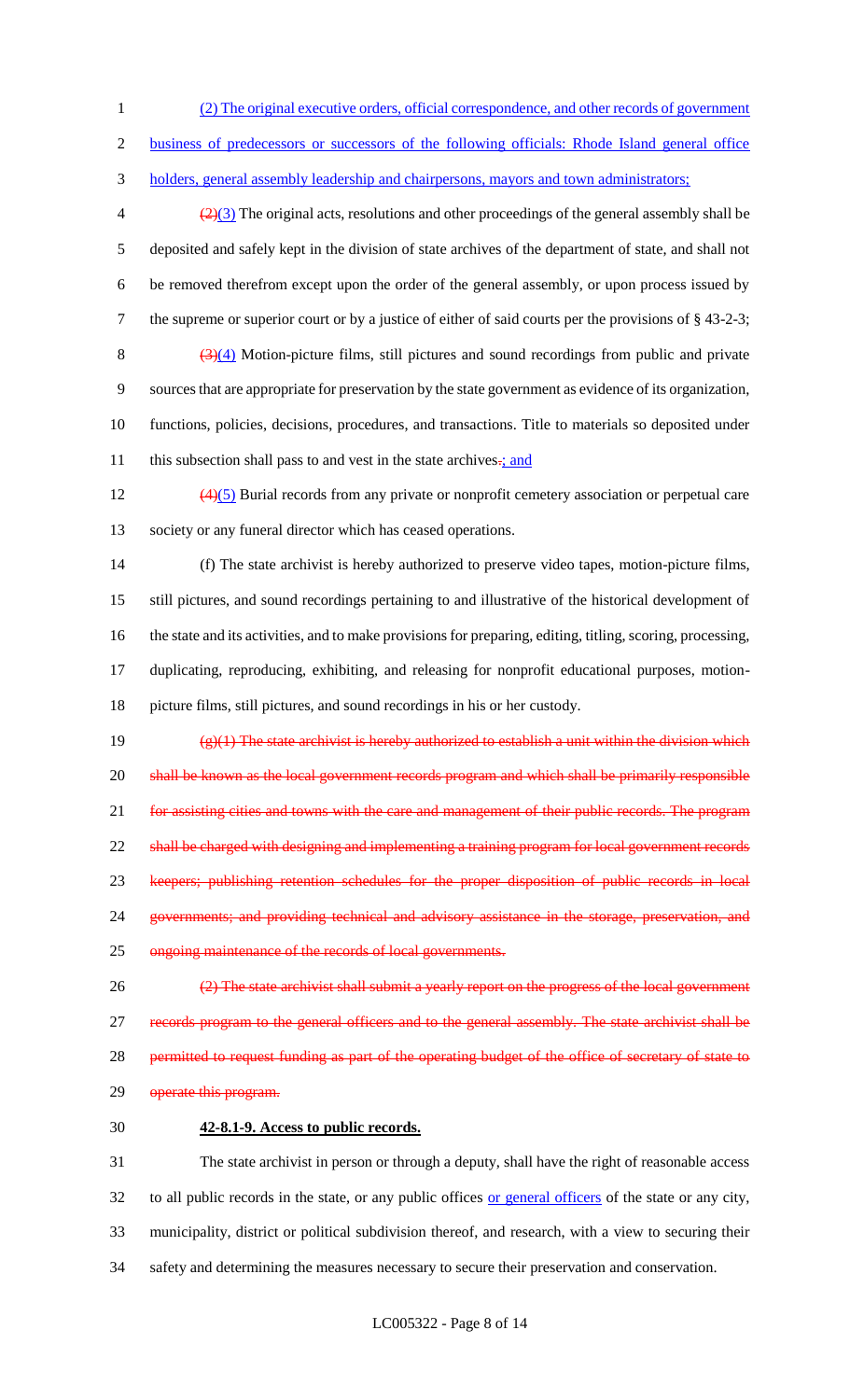# **42-8.1-10. Determination of value.**

 Every public officer who has public records in his or her custody shall consult periodically with the state archivist together with the state auditor, and the attorney general, and those officers 4 shall determine whether the records in question are of permanent records legal or historical value. 5 Those records unanimously determined not to be  $\theta$  permanent legal or historical value records shall be disposed of by such method as specified by § 38-3-6. A list of all records so disposed of, 7 together with a statement certification of records destruction certifying compliance with § 38-3-6, signed by the state archivist, shall be filed and preserved in the office from which the records were drawn. Public records in the custody of the state archivist with the approval of the secretary of state 10 . or designee, may be disposed of upon a similar determination by the attorney general, the auditor 11 general, and the head of the agency from which the records were received or its legal successor 12 based upon approved records control schedules.

## **42-8.1-11. Transfer of records to archives.**

 (a) Those records deemed by the public officer having custody thereof to be unnecessary for the transaction of the business of his or her office and yet deemed by the public records 16 administrator, attorney general, or the auditor general and the state archivist to be  $\theta$  permanent  $\theta$  r 17 historical value, records may shall be transferred, with the consent of the state archivist, to the custody of the division of state archives. A list of all records so transferred, together with a statement certifying compliance with the provisions of this chapter signed by the state archivist, shall be preserved in the files of the office from which the records were drawn and in the files of the division.

 (b) Those records created or received by general officers, immediate staff, or a unit or individual of the executive office whose function is to advise and assist general officers, in the 24 course of conducting activities which relate to or have an effect upon the carrying out of the constitutional, statutory, or other official duties carried out on behalf of the state. Such materials 26 shall be transferred at the end of the official's final term within thirty (30) days of leaving such office.

 $\left(\frac{b}{c}\right)$  Items in the care, custody, and trusteeship of the state archivist which are not records as defined by chapter 2 of title 38 and items which are not records which are proposed for disposition but determined to be of historical or museum interest or value by the state archivist may be transferred to the custody of the Rhode Island historical society or other local historical societies.  $\left(\frac{e}{d}\right)$  Qualified researchers, scholars and students and other appropriate persons performing qualified research shall have the right of reasonable access to all records in the custody of the state archivist for purposes of historical reference, research, and information, subject to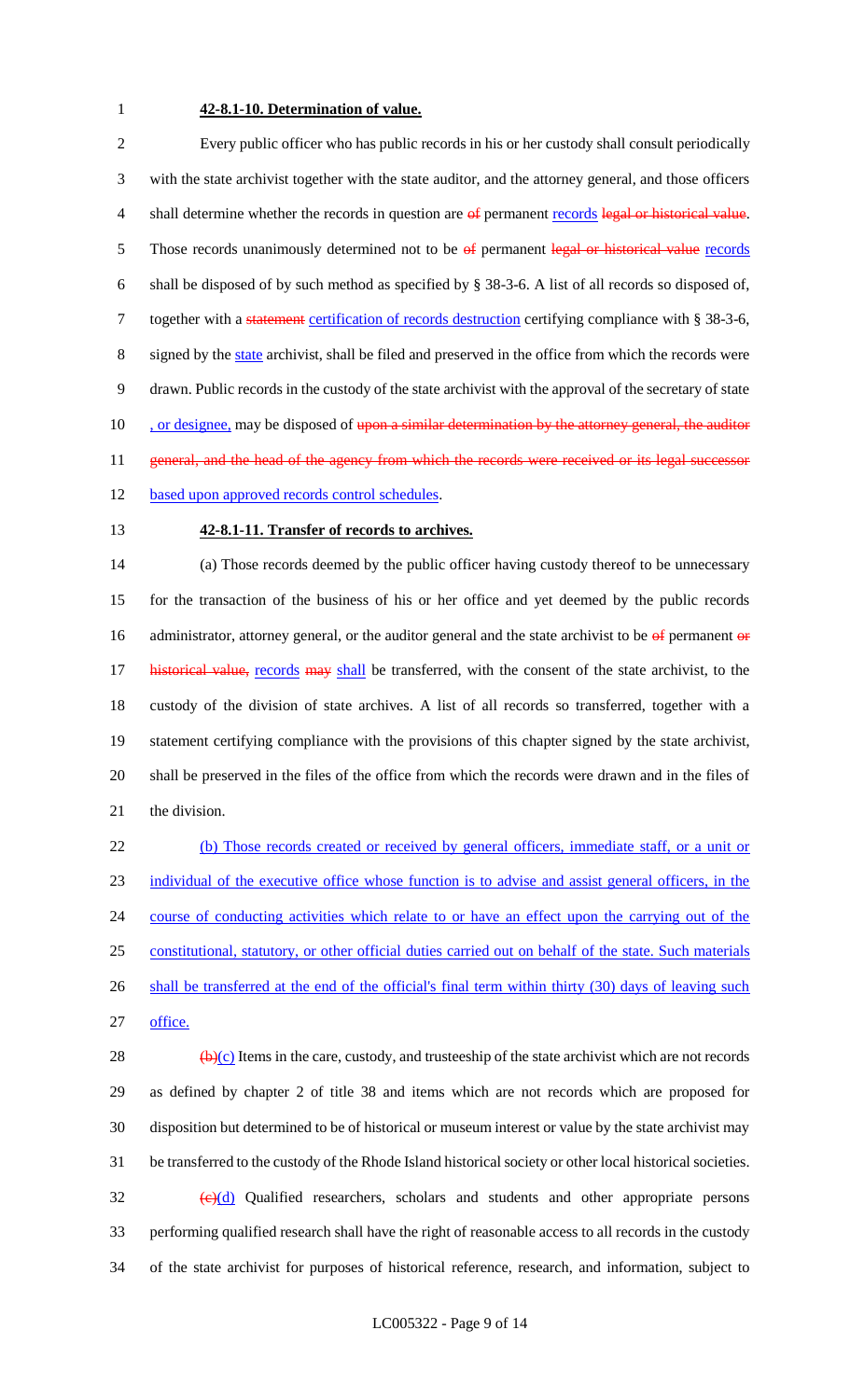provisions of chapter 2 of title 38. Copies of records, having historical, or museum interest or value shall be furnished by the state archivist upon request of any person, society, state agency or political subdivision, subject to restraints of standard archival practices.

 $\left(\frac{d}{e}\right)$  In the event of disagreement as to the custody of any records as defined in § 38-3-6, the archivist with the advice of the attorney general and auditor general shall make final and conclusive determination, and order and direct custody accordingly per § 38-3-6.

**42-8.1-12. Violations.**

 (a) The state archivist shall, whenever he or she finds that any provisions of this title have been or are being violated, inform in writing the head of the agency concerned of the violations and 10 make recommendations regarding means of correcting them. Unless corrective measures 11 satisfactory to the archivist are inaugurated within a reasonable time, the archivist shall submit a 12 written report thereon to the governor, and the general assembly.

 (b) The attorney general, on behalf of the state and the division of state archives, may replevin any public records which were formerly part of the state of Rhode Island's records.

(b) The administrator is hereby empowered to bring an action in the superior court for

- 16 restraining orders and injunctive relief to restrain and enjoin violations or threatened violations of
- 17 any provision of this chapter.
- 

# **42-8.1-13. Legal status of reproductions.**

 (a) When any copy or reproduction, furnished under the terms hereof, is authenticated by the official seal and certified by the state archivist, the copy or reproduction shall be admitted in evidence equally with the original from which it was made.

 (b) The state archivist or any other public officer of the state or any city, municipality, district, or legal subdivision thereof may cause any or all public records, papers, or documents kept by him or her to be photographed, microphotographed, or reproduced on film or non-erasable optical disc or through other processes which accurately reproduce or form a durable medium for reproducing and preserving the original records. These reproduction processes shall comply with the standards approved for the reproduction of permanent records under § 38-3-5.1. These photographs, microphotographs, photographic films, optical discs or other reproductions shall be deemed to be original records for all purposes including introductions in evidence in all courts or administrative agencies. A transcript, exemplification, or certified copy thereof, for all purposes recited in this section, shall be deemed to be a transcript, exemplification, or certified copy of the original.

 (c) Whenever these photographs, microphotographs, or reproductions on film or non-erasable optical discs, or other reproductions properly certified, are placed in conveniently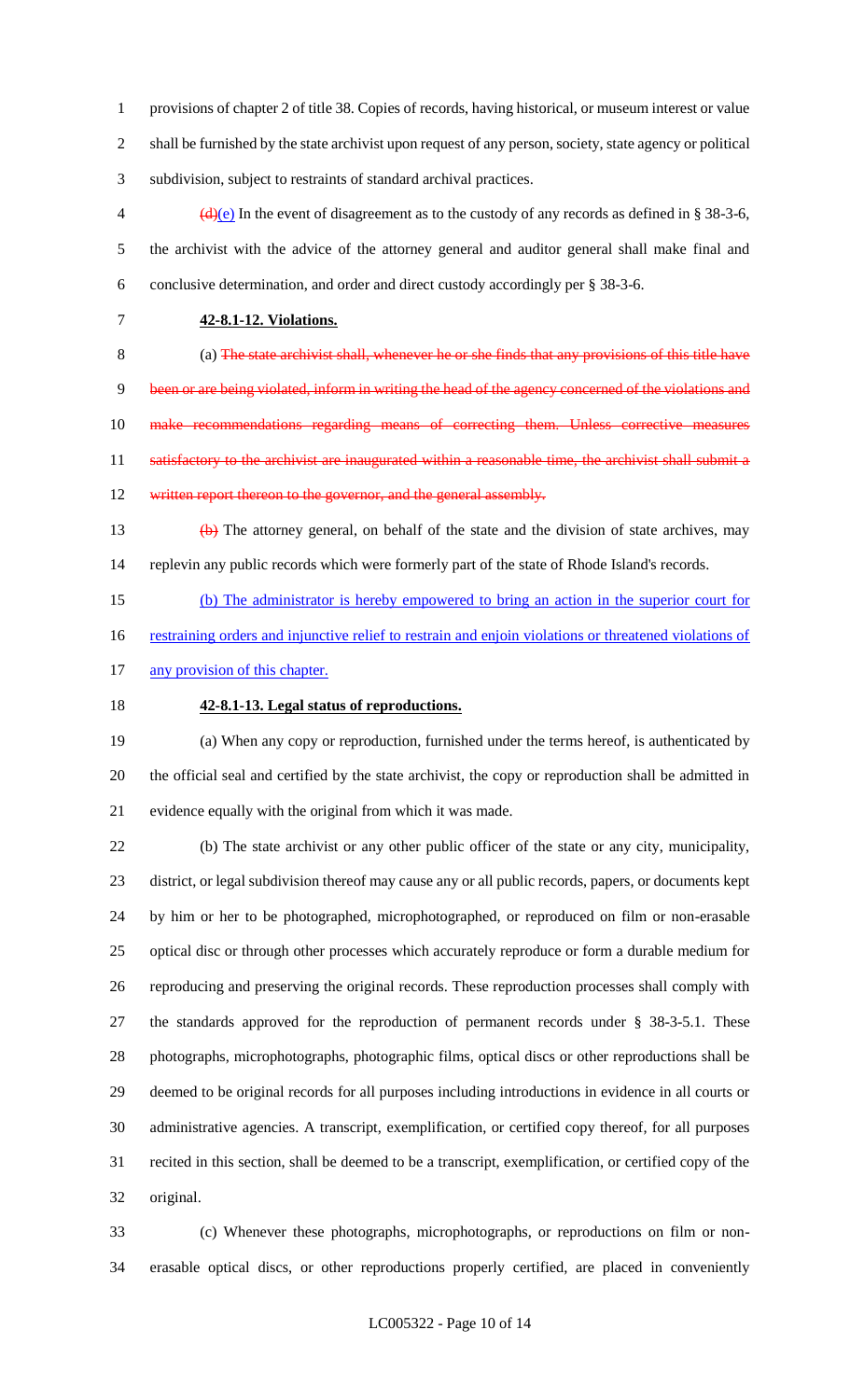accessible files and provisions made for preserving, examining, and using the same, any public officer may cause the original records from which the reproductions have been made, or any part thereof, to be disposed of according to methods prescribed by §§ 38-1-10 and 38-3-6. These copies shall be certified by their custodian as true copies of the originals before the originals are destroyed or lost, and the copies so certified shall have the same force and effect as the originals, provided the copies meet the standards established under § 42-8-4. Copies of public records transferred from 7 the office of their origin to the division, when certified by the state archivist or the deputy state archivist, shall have the same legal force and effect as if certified by the original custodian of the records.

# **42-8.1-15. Copying and authenticating charges.**

11 The state archivist may charge a fee set to recover the costs for making or authenticating copies or reproductions of materials transferred to his or her custody. This fee shall be fixed by the secretary of state, at a level which will recover, so far as practicable, all elements of the above costs, and may include increments for the estimated replacement cost of equipment.

#### **42-8.1-16. Annual report. Annual reports.**

16 (a) The secretary of state shall submit for the public records administrator, all general office **holders, to** the governor, and the general assembly and the state publications clearinghouse an 18 annual report concerning the administration of functions of the state archivist and the division. The 19 report may include a yearly preservation plan for addressing the preservation needs and objectives 20 for the division to be accomplished during the coming year. This report shall include a review of 21 past preservation initiatives within the department as well as the projected cost(s) for new initiatives. (b) The secretary of state shall submit a disaster preparedness plan for the state archives. 24 The plan will be placed on file in a secure location with the secretary of state, the office of library

and information services, the Rhode Island emergency management agency, and the division of

26 capital asset management and maintenance and will be updated periodically.

## **42-8.1-17. Duties of agencies.**

It shall be the duty of each agency of the state and political subdivision thereof to:

29 (1) Cause to be made and preserved records Assist in the creation of record control

schedules containing adequate and proper documentation of the organization, functions, policies,

decisions, procedures, and essential transactions of the agency and designed to furnish the

- 32 information necessary to protect the legal rights of the government and of the persons directly
- affected by agency's activities public records created or received by the agency until they have met
- 34 retention;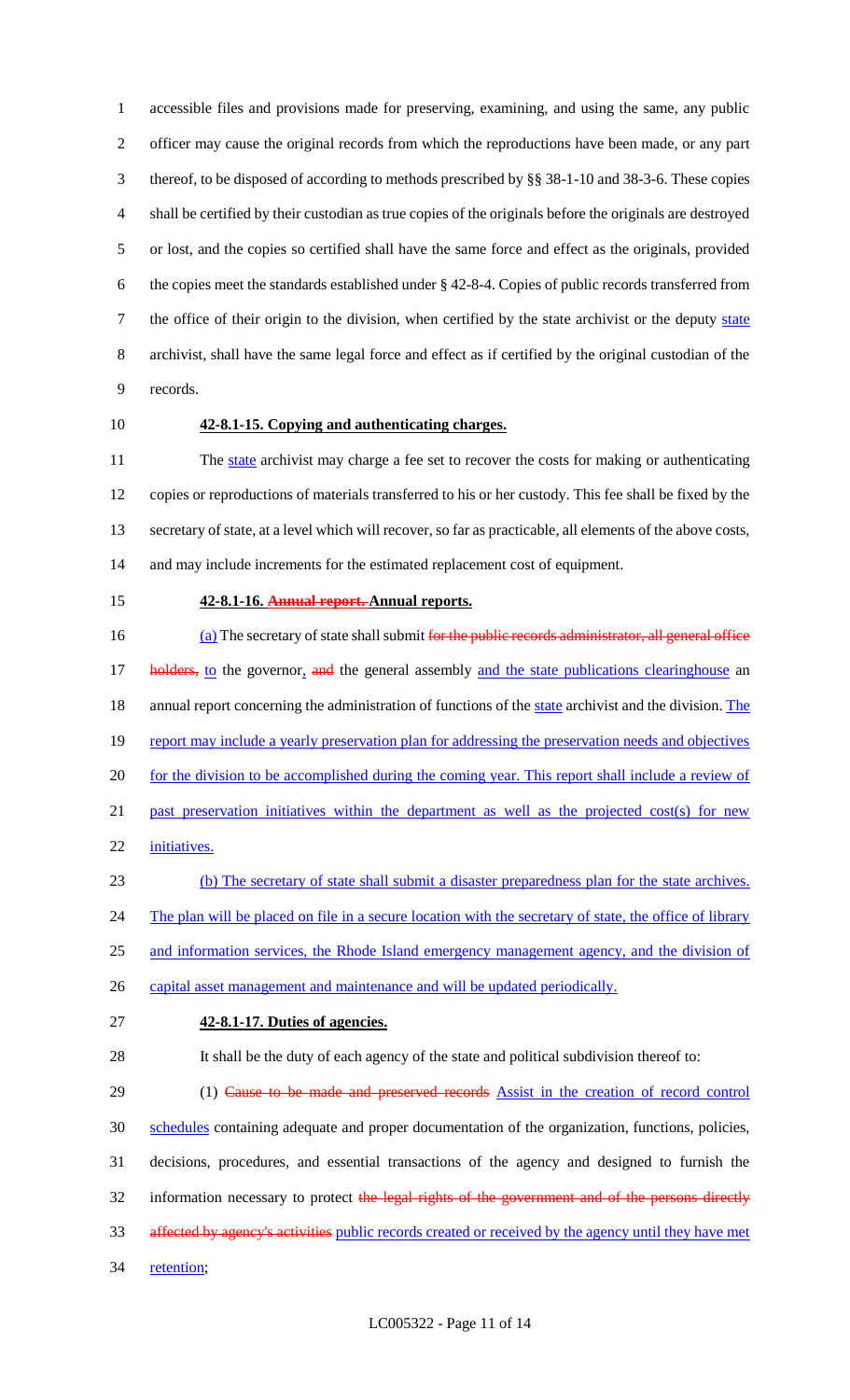- (2) Cooperate fully with the division in complying with the provisions of this chapter;
- (3) Establish and maintain an active and continuing program for the preservation of 3 permanent records of permanent legal or historical value and assist the division to implement the provisions of this chapter. Agencies that do not transfer permanent records to the state archives 5 shall submit an annual preservation report to the state archives; and
- 

 (4) Establish necessary safeguards against the removal or loss of records. These safeguards shall include notification to all officials and employees of the agency that no records in the custody of the agency are to be alienated or destroyed except in accordance with the provisions of this 9 chapter, §§ 38-1-10 and 38-3-6;.

10 (5) Designate an agency records officer who shall establish and operate an archives and 11 records management program for the agency in cooperation with the division of state archives and 12 the public records administration. This officer may also serve as the agency forms management 13 representative as required by § 42-84-5.

## **42-8.1-20. Rhode Island Historical Records Trust established.**

 (a) There is hereby established a special fund to be known as the Rhode Island Historical Records Trust (hereinafter called Trust).

 (b) There is hereby imposed an additional assessment of four dollars (\$4.00) for every instrument filed for recording pursuant to §§ 33-22-21 and 34-13-7.

 (c) On the first of every month, the municipal clerk shall transmit to the state archives three dollars (\$3.00) of the additional assessment collected under subsection (b) of this section for deposit in the Rhode Island Historical Records Trust. The remaining one dollar (\$1.00) of each such additional assessment shall remain with the local government and be deposited in a local Historical Records Trust.

 (d) All monies retained by a local government shall be placed in a Historical Record Trust Fund maintained by the local government. The expenditure of these monies shall be restricted solely to the preservation of public records of historical value maintained by the municipal clerk or by a municipal archives.

 (e) Use of these funds by the state archives shall be for the development and ongoing 29 maintenance of a full-time local government records management program component, pursuant to § 38-3-4, and the state archives and records program. Such program shall be responsible for providing aid, advice, and assistance to all local governments of this State concerning the proper management and preservation of the public records in their custody or care, as required by other provisions of statute. Funds shall be expended to support administrative and other costs associated with the provision of consultative and technical services including, but not limited to, educational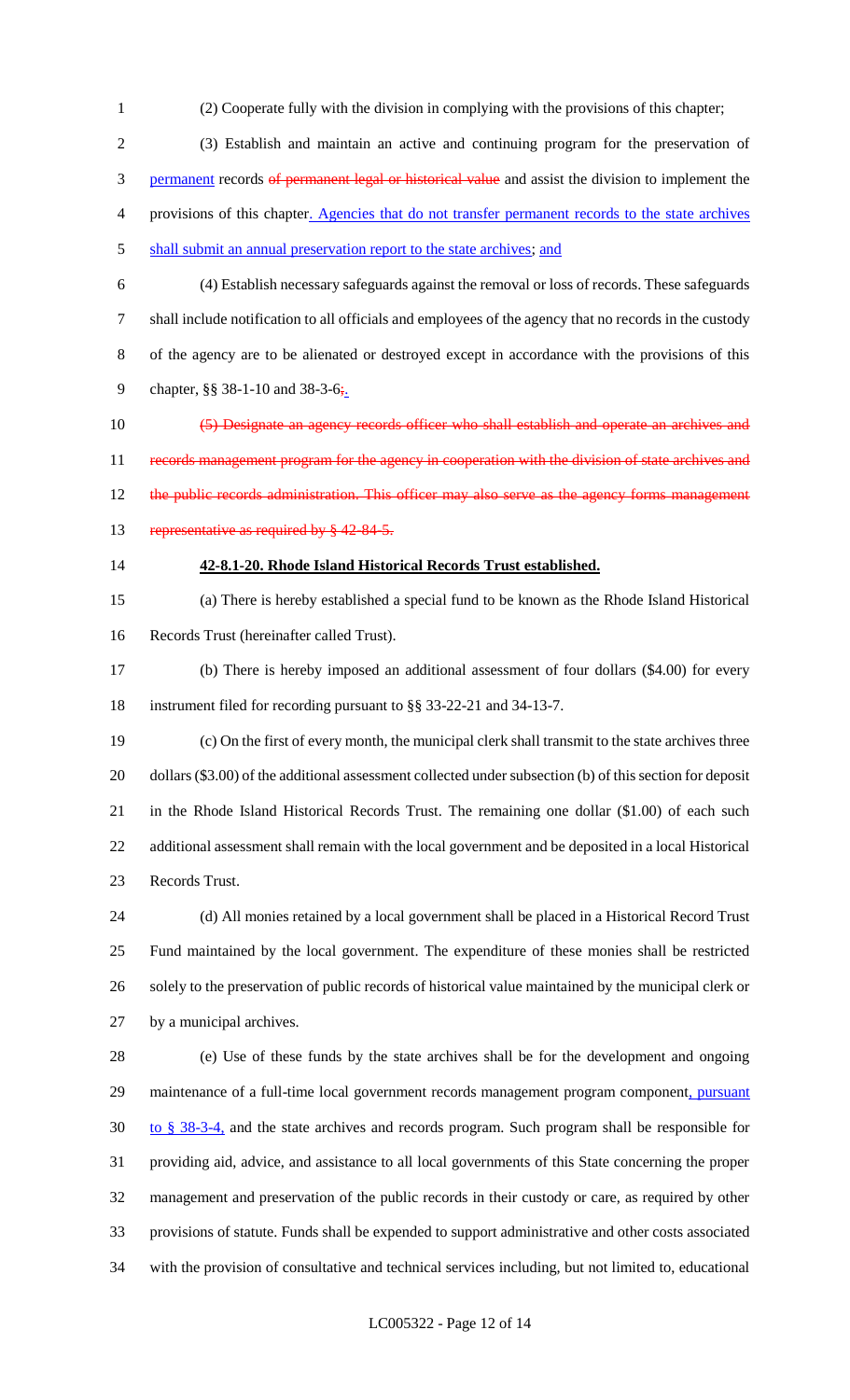- programming, micrographics services, and ongoing storage and preservation of local government
- records.
- (f) All monies received by the General Treasurer and other moneys appropriated or received for the purposes stated in subsection (b) above shall be deposited in a restricted account which shall be administered by the state archives.
- (g) Each year the state archives shall review and make recommendations on a proposed
- operational and expenditure plan for the RI Historical Records Trust.
- SECTION 2. This act shall take effect upon passage.

======== LC005322 ========